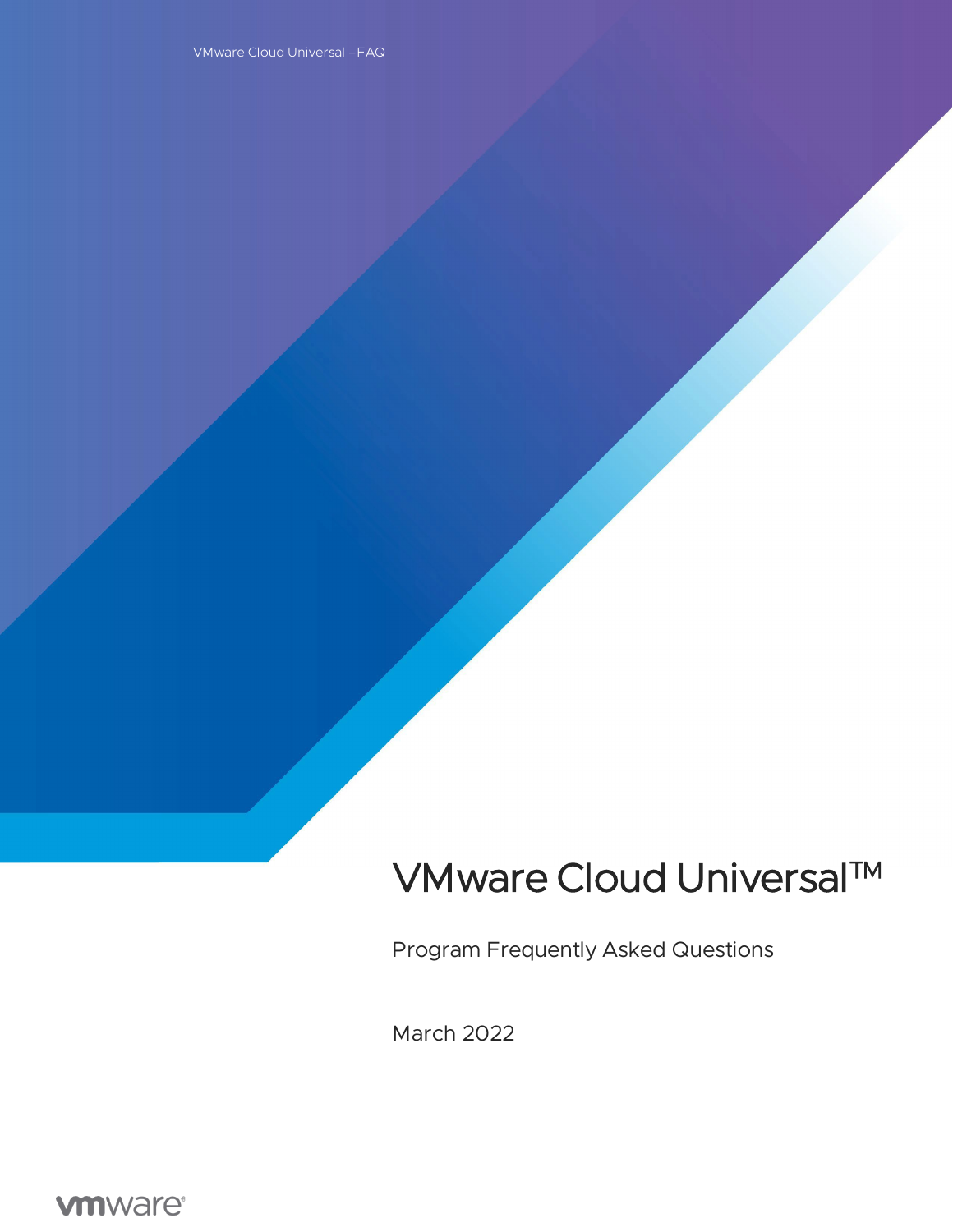# **General**

## Q. What is VMware Cloud Universal?

A. VMware Cloud Universal is a flexible purchasing and consumption program for executing your multi-cloud or digital transformation strategy. Available subscription-based purchase and consumption options span a portfolio of multi-cloud infrastructure, cloud management, modernizing applications, and premier customer success solutions.

#### Q. Why would customers wish to participate in the VMware Cloud Universal program?

A. VMware Cloud Universal offers customers a portfolio of solution choices, combined with purchasing and consumption flexibility, to allow customers to determine their optimal digital transformation path. VMware Cloud Universal:

- Offers a rich set of enterprise-class VMware compute, storage, networking, management, security, and modern application capabilities spanning on-premises datacenters, private, public, local, and edge clouds
- Delivers financial flexibility by allowing the redemption of VMware Cloud Universal Subscription Purchasing Program (SPP) credits toward any eligible product or service
- Unifies access to all VMware Cloud Universal products and services through the centralized VMware Cloud Console™ allowing customers to redeem SPP credits for eligible VMware Cloud Universal offerings at any time, from any location
- Provides customer choice to build, deploy, manage, and protect multi-cloud environments leveraging solutions across VMware managed local cloud, customer-managed private cloud, and VMware managed public cloud environments
- Enables qualified participants to take advantage of potentially significant, one-time savings through the VMware Cloud Acceleration Benefit<sup>™</sup>, which is offered exclusively through VMware Cloud Universal
- Is integrated with VMware Success 360™, VMware's premier customer success program that is designed to help ensure that your business achieves desired outcomes throughout its digital or multi-cloud journey

#### Q. How does VMware Cloud Universal help to accelerate digital or multi-cloud transformation objectives?

A. VMware Cloud Universal advances achievement of your digital or multi-cloud transformation objectives by delivering four unique benefits.

- 1. Unifies your compute, network, and storage environments across multiple clouds, traditional & cloud-native applications, and operations
- 2. Empowers your business with the freedom of solution choice combined with the purchasing/consumption flexibility to achieve your IT transformation objectives
- 3. Offers the flexibility to apply your VMware Cloud Universal Subscription Purchasing Program (SPP) credits toward any VMware Cloud Universal solution spanning across on-premises, private cloud, local cloud, and public cloud environments during the applicable redemption period.
- 4. Capitalizes on VMware's customer success expertise for consumption planning, and driving desired business outcomes

#### Q. What are the typical business uses cases for the VMware Cloud Universal program?

A. We find that customers utilize VMware Cloud Universal to achieve one or more of the following:

- Datacenter Modernization
- 2. Cloud Migration<br>3. Multi-Cloud Expa
- Multi-Cloud Expansion
- 4. Build New Cloud Services across their multi-cloud environment

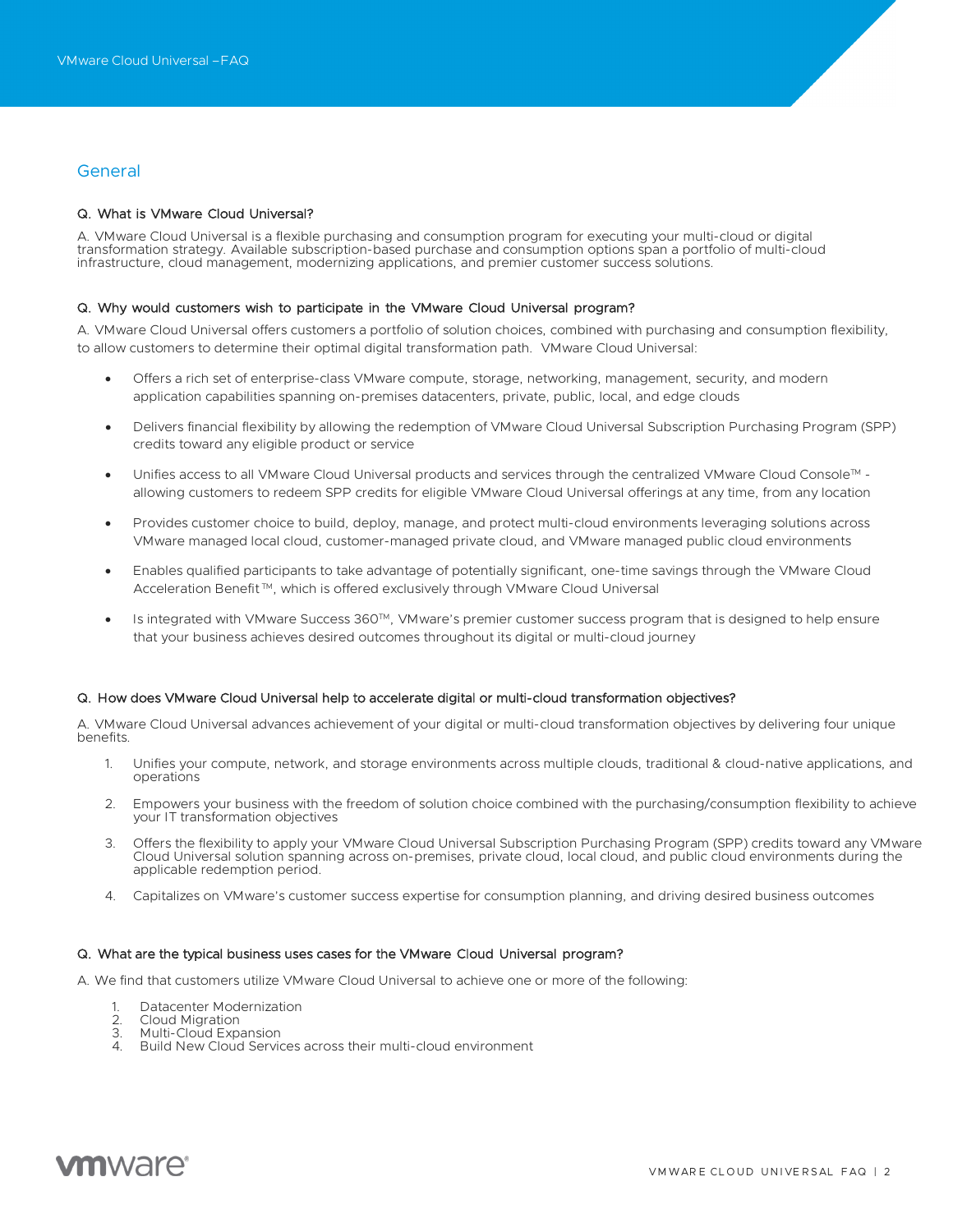# Eligible Offerings

#### Q. What products and services are currently eligible for VMware Cloud Universal?

A. VMware Cloud Universal customers enter a commitment-based contract investing in Subscription Purchasing Program (SPP) credits that can be redeemed for consumption of any eligible solution or service(s) within the VMware Cloud Universal program during their applicable redemption period. Eligible VMware Cloud Universal offerings include (as of the date of this publication):

#### 1. Cloud Infrastructure

- a. [VMware Cloud on AWS](https://www.vmware.com/products/vmc-on-aws.html)<sup>™</sup> and [Google Cloud VMware Engine](https://www.vmware.com/cloud-solutions/google-cloud.html)™ for public cloud
- b. [VMware Cloud on Dell EMC](https://www.vmware.com/products/vmc-on-dell-emc.html)™ for local cloud
- c. [VMware Cloud Foundation-Subscription](https://www.vmware.com/products/cloud-foundation.html)<sup>TM</sup> for hybrid/private cloud

#### 2. Multi-Cloud Services spanning cloud infrastructures

- a. Cloud operations and management with the [VMware vRealize Cloud Universal](https://www.vmware.com/products/vrealize-cloud-universal.html) ™ Enterprise Plus solution.
- b. Modern applications wit[h Tanzu Standard](https://vault.vmware.com/group/vault-main-library/tanzu-standard-edition) ™
- c. Disaster Recovery products such a[s VMware Cloud Disaster Recovery](https://www.vmware.com/products/cloud-disaster-recovery.html)<sup>™</sup> and [VMware Site Recovery Manager](https://www.vmware.com/products/site-recovery-manager.html)<sup>™</sup>. Please note VMCU program eligibility of these solutions is available only in conjunction with VMware Cloud on AWS at this time.

#### 3. Customer Success

a. [VMware Success 360](https://www.vmware.com/customer-success.html)

VMware Cloud Universal is also available through [AWS Marketplace](https://aws.amazon.com/marketplace) [Private Offers](https://docs.aws.amazon.com/marketplace/latest/userguide/private-offers-overview.html) o[r Consulting Partner Private Offers \(CPPO\).](https://aws.amazon.com/marketplace/features/cpprivateoffers) Please contact us a[t hsmpops@vmware.com](mailto:hsmpops@vmware.com) for more information about AWS Marketplace private offers.

#### VMware Cloud Universal accelerates your Multi-Cloud journey. Delivering purchase and consumption flexibility in a subscription-based model

VMCU Subscription Purchasing Program (SPP) credits can be applied across any VMware Cloud Universal solution.



# **ym**ware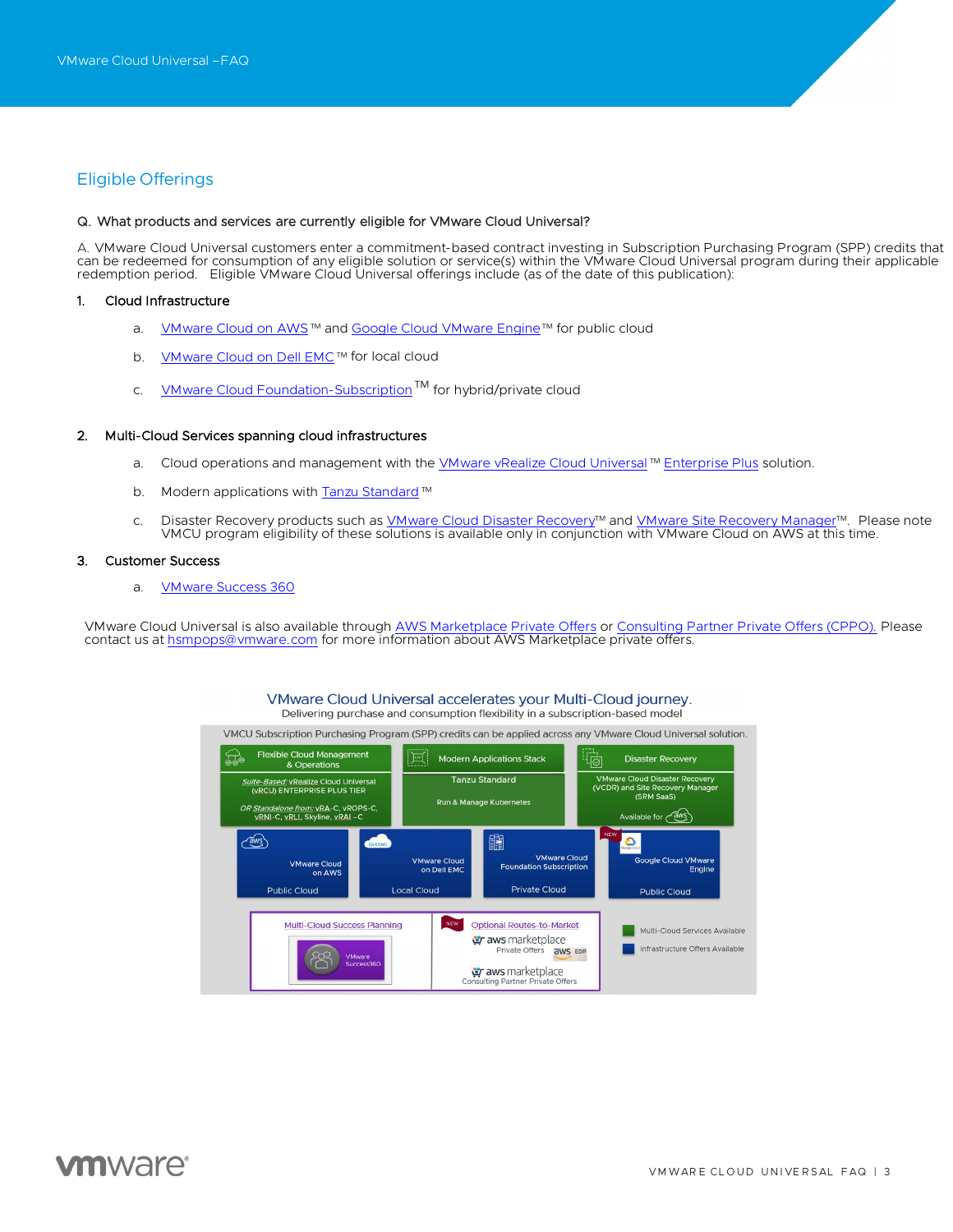# Q. What is VMware Cloud Foundation Subscription (VCF-S), and how do I purchase it?

A. VMware Cloud Foundation Subscription (VCF-S) is an on-premises term-based subscription offering available through the VMware Cloud Universal program. To procure VCF-S, a customer needs to purchase SPP credits under the VMware Cloud Universal program and redeem those credits for the VCF-S offering.

You can learn more about VMware Cloud Foundation *[here.](https://www.vmware.com/products/cloud-foundation.html)*

# Q. What is VMware Cloud on Dell EMC?

A. VMware Cloud on Dell EMC combines the simplicity and agility of the public cloud with the enhanced security and control of onpremises infrastructure, delivered as-a-service to data center and edge locations. This fully managed VMware Cloud service provides a simple, secure, and scalable infrastructure for a customer's on-premises data center and edge locations. VMware's industry-leading compute, storage, and networking software is integrated with enterprise-class Dell EMC VxRail hardware, empowering you to drive any enterprise workload. The unique approach of this service empowers customers to focus on business innovation and differentiation, while VMware operates the entire infrastructure end-to-end.

You can learn more about VMware Cloud on Dell EMC *[here](https://www.vmware.com/products/vmc-on-dell-emc.html)*.

# Q. What is VMware Cloud on AWS?

A. VMware Cloud on AWS brings VMware's enterprise-class SDDC software to the AWS Cloud with optimized access to AWS services. Powered by VMware Cloud Foundation, VMware Cloud on AWS integrates our compute, storage, and network virtualization products (VMware vSphere, vSAN, and NSX) along with VMware vCenter management, optimized to run on dedicated, elastic, bare-metal AWS infrastructure.

You can learn more about VMware Cloud on AWS *[here.](https://cloud.vmware.com/vmc-aws)*

#### Q. What is vRealize Cloud Universal, and how does it differ from VMware Cloud Universal?

A. VMware vRealize Cloud Universal is a SaaS management suite designed to accelerate cloud adoption. It combines SaaS and onpremises capabilities for automation, operations, log analytics, and network visibility into one license to accelerate the business transition to the cloud. It gives the flexibility to deploy SaaS or on-premises interchangeably, without the need to repurchase, for a consistent hybrid and multi-cloud management experience*. Learn more at vRealize Cloud Universal FAQ*.

## Q. What is VMware Tanzu Standard Edition?

A. VMware Tanzu Standard helps enterprises simplify Kubernetes operation and management across multi-cloud infrastructure. It offers an enterprise-grade, open-source aligned Kubernetes runtime across on-premises, local/private/public clouds, and edge, with a global control plane to help manage your entire Kubernetes footprint centrally and consistently.

You can learn more about VMware Tanzu Standard *[here.](https://tanzu.vmware.com/tanzu/standard)*

#### Q. What are the supported regions for VMware Cloud Universal?

A. Not all services are available in each geographic location. Please consult with your VMware sales representative to determine the availability of services within your region.

#### Q. How do I purchase VMware Cloud Universal?

A. To get started, customers will need to sign an Enterprise License Agreement (ELA) and purchase VMware Cloud Universal SPP credits. Customers can retire their SPP credit balance by purchasing VMware Cloud Universal eligible offerings.

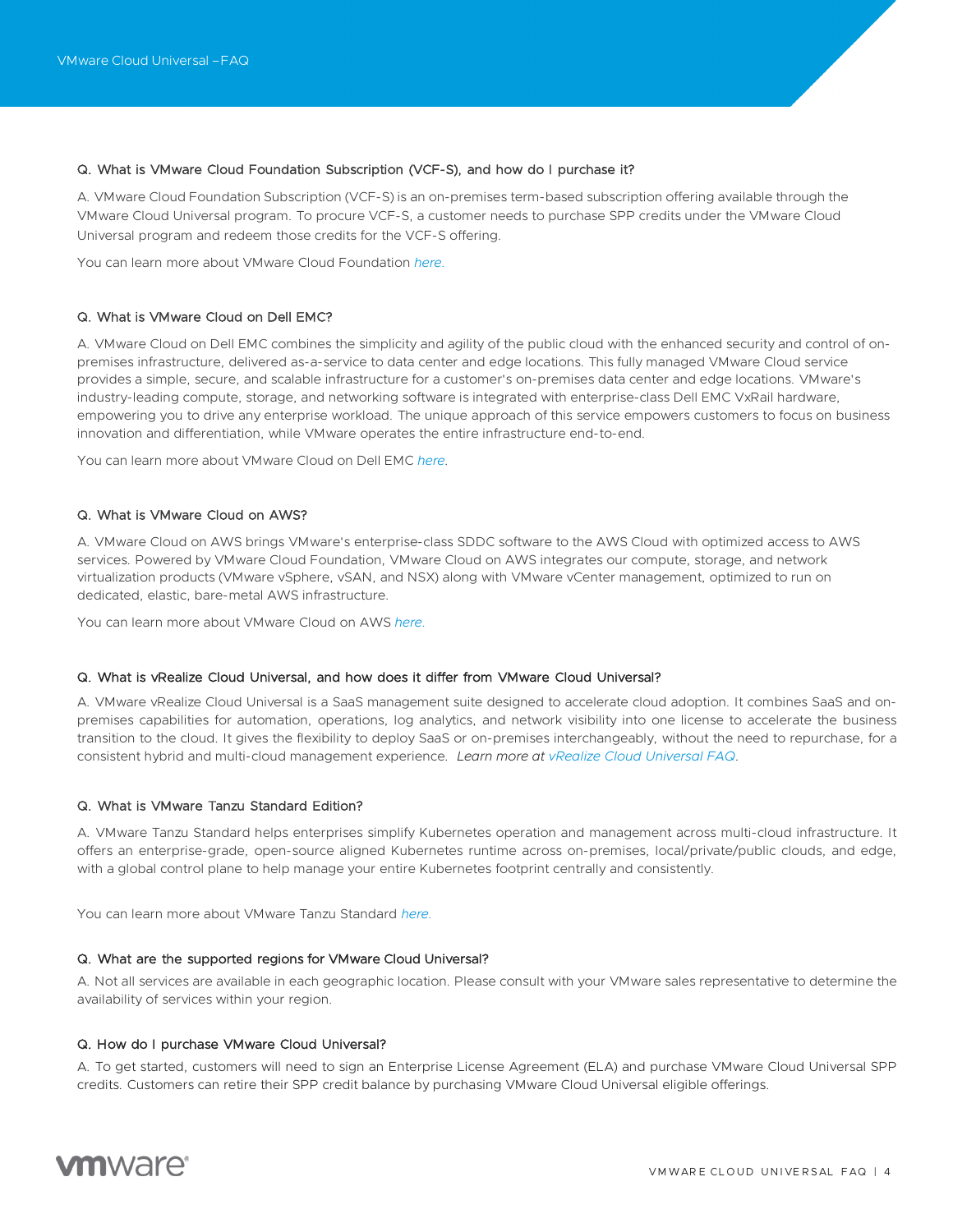## Q. Can subscription terms for eligible offerings extend beyond the VMware Cloud Universal contractual period?

A. Yes. Customers can start new subscriptions in any eligible offer at any point during the ELA term. For example, those subscription terms (Subscriptions for VMC on AWS or VCF-S) can expire after the end of the ELA term. However, some program benefits will be available only during the ELA term.

#### Q. Is there a monthly subscription model?

A. No. VMware Cloud Universal supports one-year or three-year terms for the eligible services, as well as the ability to pay for the subscriptions either up-front or monthly.

#### Q. How does this change my existing VMware Cloud on AWS subscription?

A. There is no change to the existing VMware Cloud on AWS pricing and subscription model - those will continue to be supported. VMware Cloud Universal is a new program.

#### Q. Can I use previously purchased SPP or HPP-S credits for the VMware Cloud Universal program?

A. No, SPP credits purchased out of the program are not allowed to be used within the program

# Getting Started

# Q. How do I redeem VMware Cloud Universal SPP credits?

A. From the VMware Cloud Console at [www.vmc.vmware.com,](http://www.vmc.vmware.com/) navigate to the *Subscriptions* menu. From there, you can launch the subscription creation wizard, which will walk you through selecting the service, instance type, and other details for each service that you want to purchase. You can choose one-year or three-year terms, as well as the choice to pay up-front or monthly.

#### Q. How do I onboard with VMware Cloud Universal?

A. After you have purchased your SPP credit fund, the fund owner will receive an onboarding invitation link via email. Click on this link and follow the steps to onboard to VMware Cloud. The onboarding process will walk you through establishing your organization that you will use to access the VMware Cloud console and help you link your new SPP credit fund payment method.

#### Q. How do I provision infrastructure services with VMware Cloud Universal?

A. After you have onboarded, you will land at the VMware Cloud Console - vmc.vmware.com. From there, you will be able to select from the available infrastructure services (VMware Cloud on AWS, VMware Cloud on Dell EMC, VMware Cloud Foundation-Subscription). You can provision infrastructure from any of these options, and your SPP credit fund will be charged. Once you have created, ordered, or registered, the services will be represented as inventory in the VMware Cloud Console.

#### Q. What happens when my VMware Cloud Universal subscription expires?

A. To ensure that you have service access and no interruption to your workloads, you must maintain active subscriptions for your deployed infrastructure. You will need to renew your subscription or purchase a new one to ensure access to your workloads.

#### Q. What if I need support?

A. VMware Cloud Console includes a VMware Launchpad™ experience that is intended to provide self-service support, with introductions for deploying our infrastructure and guides for Migration, Kubernetes, and other solutions. This Launchpad provides step-by-step guides for the solutions and links to other videos and documentation at VMware TechZone. If you need additional support, you can reach out via chat or by opening an SR. As a VMware Cloud Universal customer, you might also be entitled to support from a Customer Success Manager, who will be there to help you get started and ensure you are successful on your journey to the cloud.

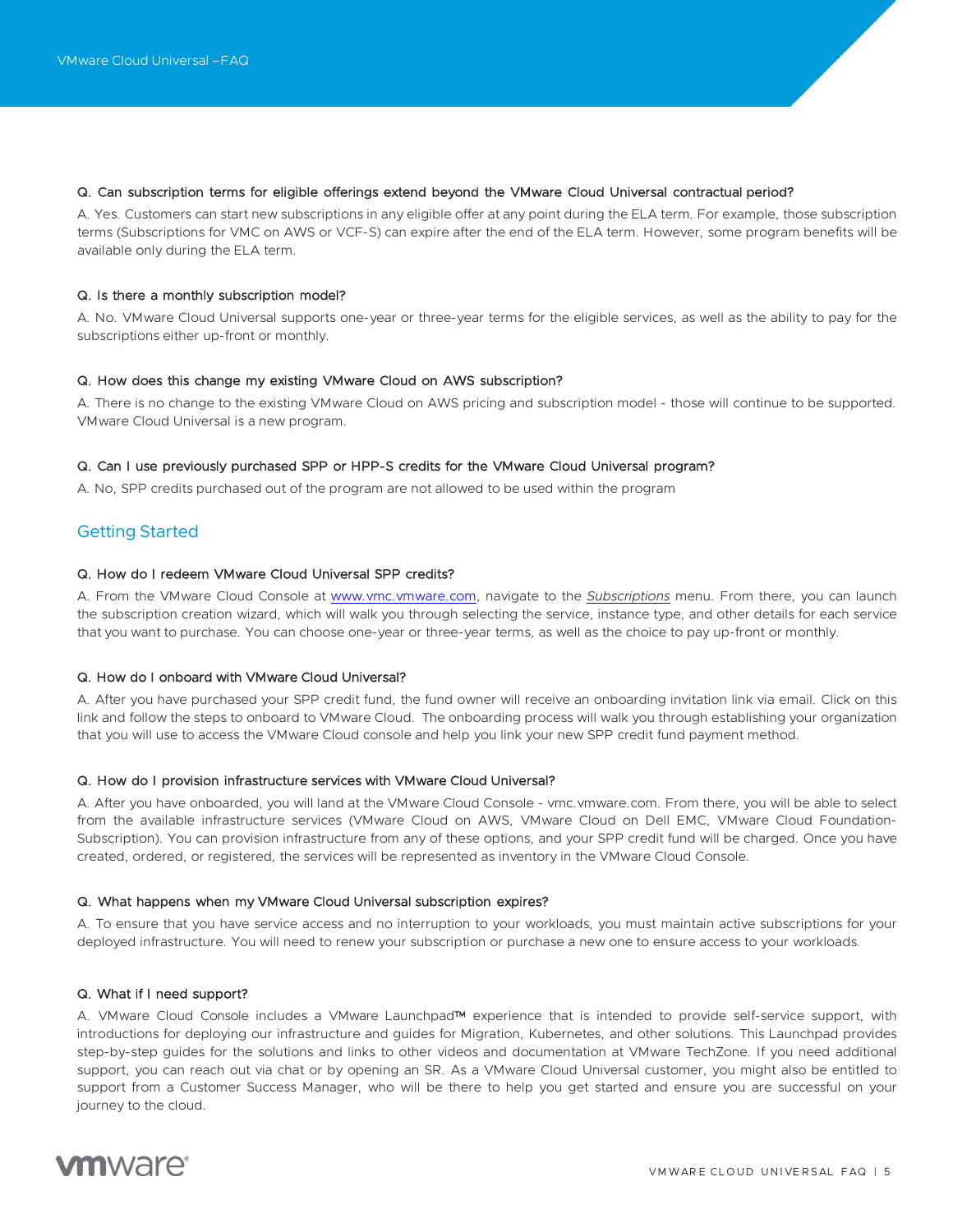# Redemption

#### Q. Can you explain the redemption process for VMware Cloud Universal SPP credits?

A. Upon booking, you will receive a confirmation email prompting you to create a VMware Cloud Console log-in. Next, you will confirm your order and organization details, select the infrastructure offering, and follow the guided process to complete redemption.

#### Q. How long does it take for the subscriptions to activate after ordering?

A. Subscriptions will be activated, and the term will begin once the license keys are delivered by VMware. This process is expected to take 2-5 business days.

# Terms

#### Q. Is there a Terms of Service agreement for VMware Cloud Universal?

A. The VMware Cloud Terms of Service can be found *[here.](https://www.vmware.com/content/dam/digitalmarketing/vmware/en/pdf/downloads/eula/vmware-cloud-services-universal-tos.pdf)*

Customers' use of the Eligible Offering is subject to the applicable VMware standard terms accompanying or presented in the Eligible Offering, which is the VMware End User License Agreement (EULA) for on-premises offerings, or the VMware Cloud Service Offering Terms of Service (TOS) for cloud service offerings. These terms are available through links on the main end-user terms landing page, a[t:www.vmware.com/download/eula.](http://www.vmware.com/download/eula)

# VMware Cloud Acceleration Benefit(CAB)

# Q. What is the VMware Cloud Acceleration Benefit<sup>™?</sup>

A. Cloud Acceleration Benefit, exclusive to the VMware Cloud Universal program, one-time discount to offset the unamortized value of on-premises VMware license investments as you migrate workloads to the cloud. Customers can then apply the up to 20% savings toward VMware Cloud Universal.

Advantages of the Cloud Acceleration Benefit include:

- *Redirect funds toward strategic investment opportunities*: Your business can apply the Cloud Acceleration Benefit toward refocusing its investments on the entire portfolio of VMware Cloud Universal solutions. VMware Cloud Universal offers a comprehensive product portfolio designed to modernize and improve agility across IT infrastructure, applications, services.
- *Accelerate your cloud journey*: The Cloud Acceleration Benefit is designed to address a common financial decision point, particularly when planning for cloud migration. It is part of VMware's commitment to helping your business achieve its desired business outcomes faster.
- *Create agility in your digital transformation journey*: No two businesses are alike, particularly when prioritizing projects and strategic IT initiatives.

The Cloud Acceleration Benefit is accessible at any given point in time during your qualifying VMware on-premises agreement, allowing you to implement your IT transformation strategies at your own pace.

Reconciliation events ensure customers receive credit for the actual perpetual licenses they have surrendered, which can be applied towards the VMware Cloud Universal subscription committed to spend.

- Additionally, customers receive credit (no cashback) for any prepaid, unused Service & Support (SnS) balance associated with perpetual licenses they have surrendered at the reconciliation process.
- Your business can leverage CAB at or after the start of your VMware Cloud Universal subscription

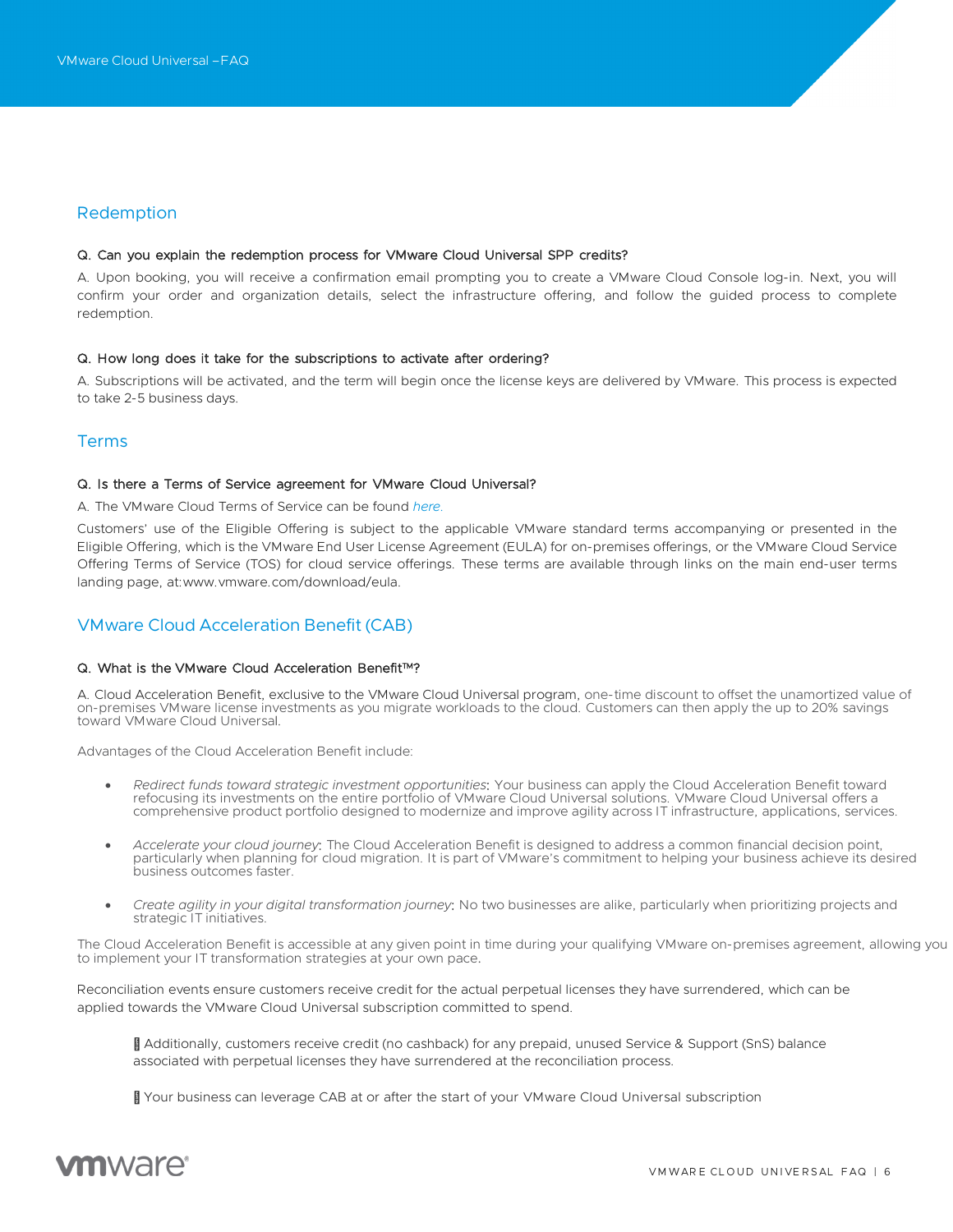#### Q. Which VMware perpetual on-premises licenses are eligible for CAB?

A. A comprehensive list of CAB eligible product can be found in *[the](https://cloud.vmware.com/TBD) CAB [Program](https://www.vmware.com/content/dam/digitalmarketing/vmware/en/pdf/products/vmware-cloud-acceleration-benefit-program-guide.pdf) Guide*

- Licenses must have an active Service & Support (SnS) agreement on the date of the reconciliation and through the date that customer surrenders those licenses by signing a Software Destruction Agreement
- Hardware lock licenses (example: VxRail), licenses acquired through OEMs, and term licenses are not eligible
- CAB is not available for Unlimited ELAs

#### Q. Is the CAB value limited in any way?

A. Customers may only surrender perpetual licenses with a CAB value of up to 20% of the total committed spend on VMware Cloud Universal eligible offers or their actual spend on VMware Cloud Universal Eligible offerings, whichever is higher.

#### Q. How is SnS treated for deactivated licenses leveraging CAB?

A. During the reconciliation process, any paid unused SnS associated with perpetual licenses the customer has deactivated as part of the CAB will be credited to the customer's VMware Cloud Universal Credits balance for use in future subscription purchases. The date from which the unused SnS will be calculated is the Software Destruction Agreement signing date.

#### Q. What is the annual true-up process?

A. When you are ready to deactivate your license and at any time during the VMware Cloud Universal contract

- Indicate which licenses will be submitted for CAB and signs a Software destruction agreement (SDA), including details on the license keys to be retired
- VMware will calculate the total CAB value, which is the sum of the CAB license value and unused SnS balance associated with perpetual licenses
- Receive credit for the total CAB value. This credit can be used for VMware Cloud Universal Commitment eligible services.

#### Q. How many times will the reconciliation process occur?

A. The reconciliation process will occur at least once a year and a maximum of twice per year. Both VMware and customers can initiate a reconciliation process at any point in time during the VMware Cloud Universal contract.

Learn more about the Cloud Acceleration Benefit by reviewing the program guide *[here.](https://www.vmware.com/content/dam/digitalmarketing/vmware/en/pdf/products/vmware-cloud-acceleration-benefit-program-guide.pdf)*

# VMware Success 360

#### Q. What is VMware Success 360?

A. VMware Success 360 is a comprehensive success offering that guides you through all the stages of your journey with VMware solutions. It provides a consistent way of working with VMware that will help you continually realize the value and achieve outcomes faster from your investments.

A Health Scorecard will provide you with a dynamic view of your overall health using critical metrics. We will track the business value, performance value, and experience value to help us ensure you realize value, and that our products are performing as you expect. We will share progress and stay aligned through regular Executive Business Reviews to ensure stakeholders are completely aligned and in sync at all times.

#### Q. What are the components of the VMware Success 360?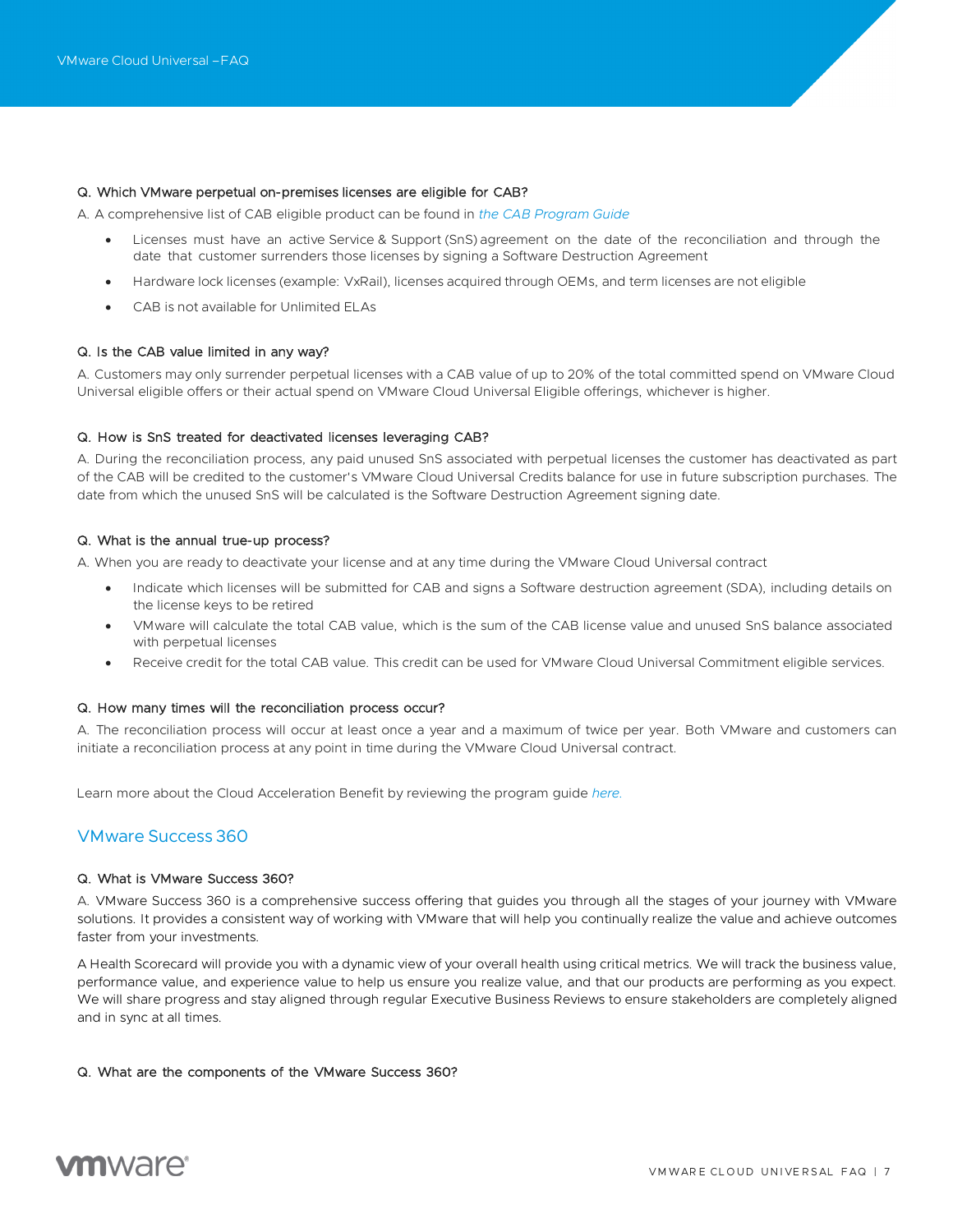A. There are several components within VMware Success – Success Planning, Ongoing Adoption Guidance, Design Workshops, and Dedicated and Proactive Support.

- Success Plan Working together, we will create your personalized Success Plan based on your current state and your desired goals. Your personalized Success Plan provides guidance to help you achieve your outcomes faster from your VMware technology investments. It contains the technical capabilities and activities needed to achieve your outcomes and is continuously updated as new business opportunities arise.
- Ongoing Adoption Guidance and Design Workshops Provides you with varying levels of support so you can get the right amount of help in the right format at the right time, from onboarding, adopting, and consuming to optimizing your use of VMware technology. Ongoing Adoption Guidance includes self-service resources and on-demand one-to-many enablement sessions. At the same time, Design Workshops offer one-on-one guidance in your environment and build services where a remote certified specialist implements new capabilities for you.
- Dedicated and Proactive Support Helps you speed issue resolution, minimize downtime, coordinate root cause analysis, and prevent recurring incidents to maximize productivity and uptime.

#### Q. Is VMware Success 360 required for VMware Cloud Universal?

A. Yes. VMware Success 360 is required with VMware Cloud Universal to provide you with continuous guidance tailored to your goals and objectives that can be scaled up or down based on the technology you are adopting and the speed and routes you want to take in your journey. Our goal is to provide you with a unified, simplified experience with VMware that helps you:

- Achieve outcomes faster from your technology investments
- Adapt as the business changes
- Take the best next steps toward achieving your goals
- Continually get value out of the investments you've made

# Q. Where can I find more information on VMware Success 360?

A. Go to VMware.com to learn more about *[VMware](https://www.vmware.com/customer-success/success-360.html) Success 360,* where you'll find eBooks, datasheets, and more.

# **vm**ware<sup>®</sup>